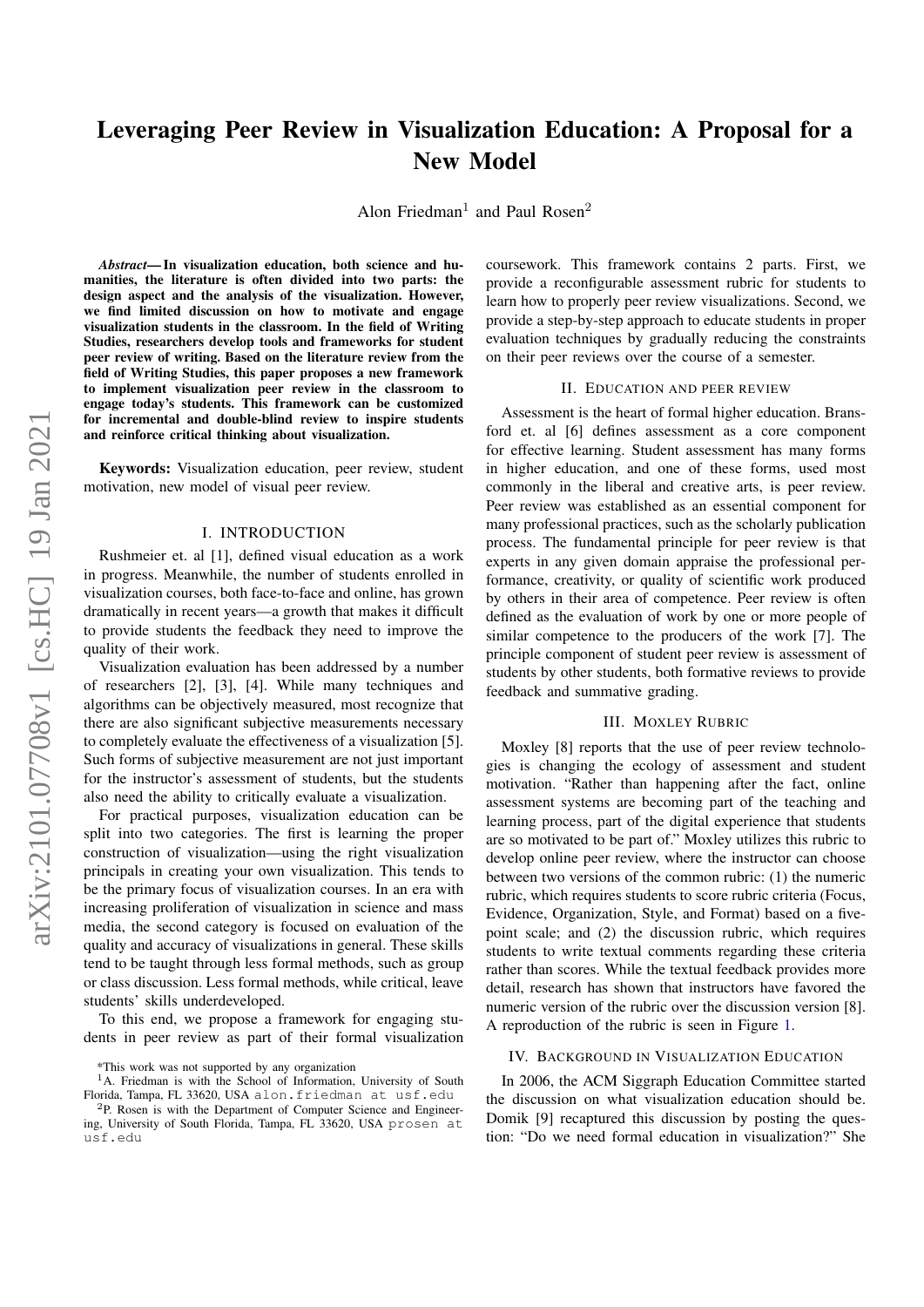answered this question by stating that we do at least need informal visualization education. In the 2000s, humanities departments started to offer visualization courses to their students, and as a result, Pat Hanrahan proposed implementation of core topics to fit the humanities, including: data and image models; perception and cognition; interaction; space; color; shape and lines; texture; interior structure with volumetric techniques; and narrative with animation [10].

For this study, we embraced Hanrahan's core topics in our classes, due in part to the different backgrounds our students bring to our classes. Understanding the breadth of these topic areas is not necessarily sufficient to be considered skilled in visualization. Gilbert [11] described 5 levels of competency that give insight to the depth of topical understanding in visualization. His method outlines step-by-step instruction on visualization design that includes: step 1, representation as depiction; step 2, converting early symbolic skills; step 3, the syntactic use of formal representation; step 4, semantic use of formal representations; and step 5, reflective, rhetorical use of presentation. However, we did not find any discussion or references on how to embed these steps into the analysis of visualization or peer review of visualization.

#### V. APPROACH

In 2013 and 2014, the University of South Florida hired two faculty into the College of Arts and Sciences and College of Engineering, respectively, to build visualization into their curriculum. This effort was taking place in the context of a larger university-led effort towards improving visualization skills and access to visualization equipment. Both faculty focus on teaching visualization as any technique for creating images, diagrams, or animations to communicate a message using different platforms and programming languages.

In the School of Information under the College of Arts and Sciences, a course called "Visualization of Big Data" was offered. The class is part of new area of concentration in Data Science and was offered to students via an online setting only. In the College of Engineering the Department of Computer Science and Engineering offered the class called "Scientific Visualization." The class was offered in traditional classroom format only as an elective. The key differences between these courses were format (i.e., online vs. classroom) and emphasis (i.e., design for the Information Science course and algorithmic for the Computer Science course). In both classes the instructors focused not just on design and algorithmic technique, but they also focused on the analysis of visualizations using models such as the "what, why, and how" model of Liu and Stasko [12] as a framework for discussion.

During these 2 courses, we employed several peer review techniques. We collected the students' peer review comments with the hope to find patterns. Our premises for the investigation was based on the three principals of Monk et al. [13]:

- Careless mapping from data to pictures may lead to erroneous interpretation.
- A substantial amount of knowledge is necessary to generate images depicting complex information in a

<span id="page-1-0"></span>

| Criteria     | Level                    | Emerging                                                                                                                                                                                                                                                                                              |   | Developing                                                                                                                                                                                                                                                                                                                                                                                                         |   | Mastering                                                                                                                                                                                                                                                                                                 |
|--------------|--------------------------|-------------------------------------------------------------------------------------------------------------------------------------------------------------------------------------------------------------------------------------------------------------------------------------------------------|---|--------------------------------------------------------------------------------------------------------------------------------------------------------------------------------------------------------------------------------------------------------------------------------------------------------------------------------------------------------------------------------------------------------------------|---|-----------------------------------------------------------------------------------------------------------------------------------------------------------------------------------------------------------------------------------------------------------------------------------------------------------|
|              |                          | 0                                                                                                                                                                                                                                                                                                     | 1 | $\overline{c}$                                                                                                                                                                                                                                                                                                                                                                                                     | 3 |                                                                                                                                                                                                                                                                                                           |
|              | Basics                   | Does not meet assignment<br>requirements                                                                                                                                                                                                                                                              |   | Partially meets assignment<br>requirements                                                                                                                                                                                                                                                                                                                                                                         |   | Meets assignment<br>requirements                                                                                                                                                                                                                                                                          |
| <b>Focus</b> | Critical<br>Thinking     | Absent or weak thesis; ideas<br>are underdeveloped, vague or<br>unrelated to thesis; poor<br>analysis of ideas relevant to<br>thesis                                                                                                                                                                  |   | Predictable or unoriginal thesis;<br>ideas are partially developed and<br>related to thesis; inconsistent<br>analysis of subject relevant to<br>thesis                                                                                                                                                                                                                                                             |   | Insightful/intriguing thesis:<br>ideas are convincing and<br>compelling; cogent analysis<br>of subject relevant to thesis                                                                                                                                                                                 |
| Evidence     | <b>Critical Thinking</b> | Sources and supporting<br>details lack credibility; poor<br>synthesis of primary and<br>secondary sources / evidence<br>relevant to thesis; poor<br>synthesis of visuals/personal<br>experience/anecdotes relevant<br>to thesis; rarely distinguishes<br>between writer's ideas and<br>source's ideas |   | Fair selection of credible sources<br>and supporting details; unclear<br>relationship between thesis and<br>primary and secondary<br>sources/evidence: ineffective<br>synthesis of sources/evidence<br>relevant to thesis; occasionally<br>effective synthesis of visuals /<br>personal experience / anecdotes<br>relevant to thesis; inconsistently<br>distinguishes between writer's<br>ideas and source's ideas |   | Credible and useful sources<br>and supporting details; cogent<br>synthesis of primary and<br>secondary sources / evidence<br>relevant thesis; clever<br>synthesis of visuals / personal<br>experience / anecdotes<br>relevant to thesis;<br>distinguishes between<br>writer's ideas and source's<br>ideas |
| Organization | Basics                   | Confusing opening; absent,<br>inconsistent, or non-relevant<br>topic sentences: few<br>transitions and absent or<br>unsatisfying conclusion                                                                                                                                                           |   | Uninteresting or somewhat trite<br>introduction, inconsistent use of<br>topics sentences, segues,<br>transitions, and mediocre<br>conclusion                                                                                                                                                                                                                                                                       |   | Engaging introduction,<br>relevant topic sentences, good<br>segues, appropriate<br>translations, and compelling<br>conclusion                                                                                                                                                                             |
|              | Critical<br>Thinking     | Illogical progression of<br>supporting points; lacks<br>cohesiveness                                                                                                                                                                                                                                  |   | Supporting points follow<br>somewhat logical progression;<br>occasional wandering of ideas;<br>some interruption of cohesiveness                                                                                                                                                                                                                                                                                   |   | Logical progression of<br>supporting points; very<br>cohesive                                                                                                                                                                                                                                             |
|              | Basics                   | Frequent grammar,<br>punctuation errors;<br>inconsistent point of view                                                                                                                                                                                                                                |   | Some grammar/punctuation errors<br>occur in some places; somewhat<br>consistent point of view                                                                                                                                                                                                                                                                                                                      |   | Correct grammar and<br>punctuation; consistent point<br>of view                                                                                                                                                                                                                                           |
| Style        | Critical<br>Thinking     | Significant problems with<br>syntax, diction, word choice,<br>and vocabulary                                                                                                                                                                                                                          |   | Occasional problems with syntax,<br>diction, word choice, and<br>vocabulary                                                                                                                                                                                                                                                                                                                                        |   | Rhetorically-sound syntax,<br>diction, word choice, and<br>vocabulary; effective use of<br>figurative language                                                                                                                                                                                            |
| Format       | Basics                   | Little compliance with<br>accepted documentation style<br>(i.e., MLA APA) for paper<br>formatting, in- text citations,<br>annotated bibliographies, and<br>works cited; minimal<br>attention to document design                                                                                       |   | Inconsistent compliance with<br>accepted documentation style (i.e.,<br>MLA, APA) for paper for-<br>matting, in-text citations,<br>annotated bibliographies, and<br>works cited; some attention to<br>document design                                                                                                                                                                                               |   | Consistent compliance with<br>accepted documentation style<br>(i.e., MLA, APA) for paper<br>formatting, in-text citations,<br>annotated bibliographies, and<br>works cited; strong attention<br>to document design                                                                                        |

Fig. 1: Reproduction of the Moxley Rubric from [8].

way that prevents erroneous interpretation.

• Decision making is increasingly based on visual representations.

## VI. RESULTS

We did not find a single student who directly refereed to the Monk's principles in their peer review, as they were covered in class and in their assignments. Many of the students selected one aspect of visualization without considering the other aspects that are involved in creating and evaluating visualization work. For example, many students simply ignored considerations such as the variables embedded, visual patterns, or time. To illustrate our findings, the following is a common example from a student peer review. The student in this case was asked to review their peer's histogram created using R, based on Monk's principles. The histogram had to be displayed in multiple colors as part of the assignment.

*This is the first time in my life I had to provide comments and criticism on my peers' work using open-source R. I certainly had my struggles with R to create visualization, but in this assignment, I have problems understanding to the complexity of visualization and visualization creation using R.*

Furthermore, many of the comments we examined did not have any direct connection to the content of the visualization itself. Thus, we propose a new framework to better teach the evaluation of visualizations.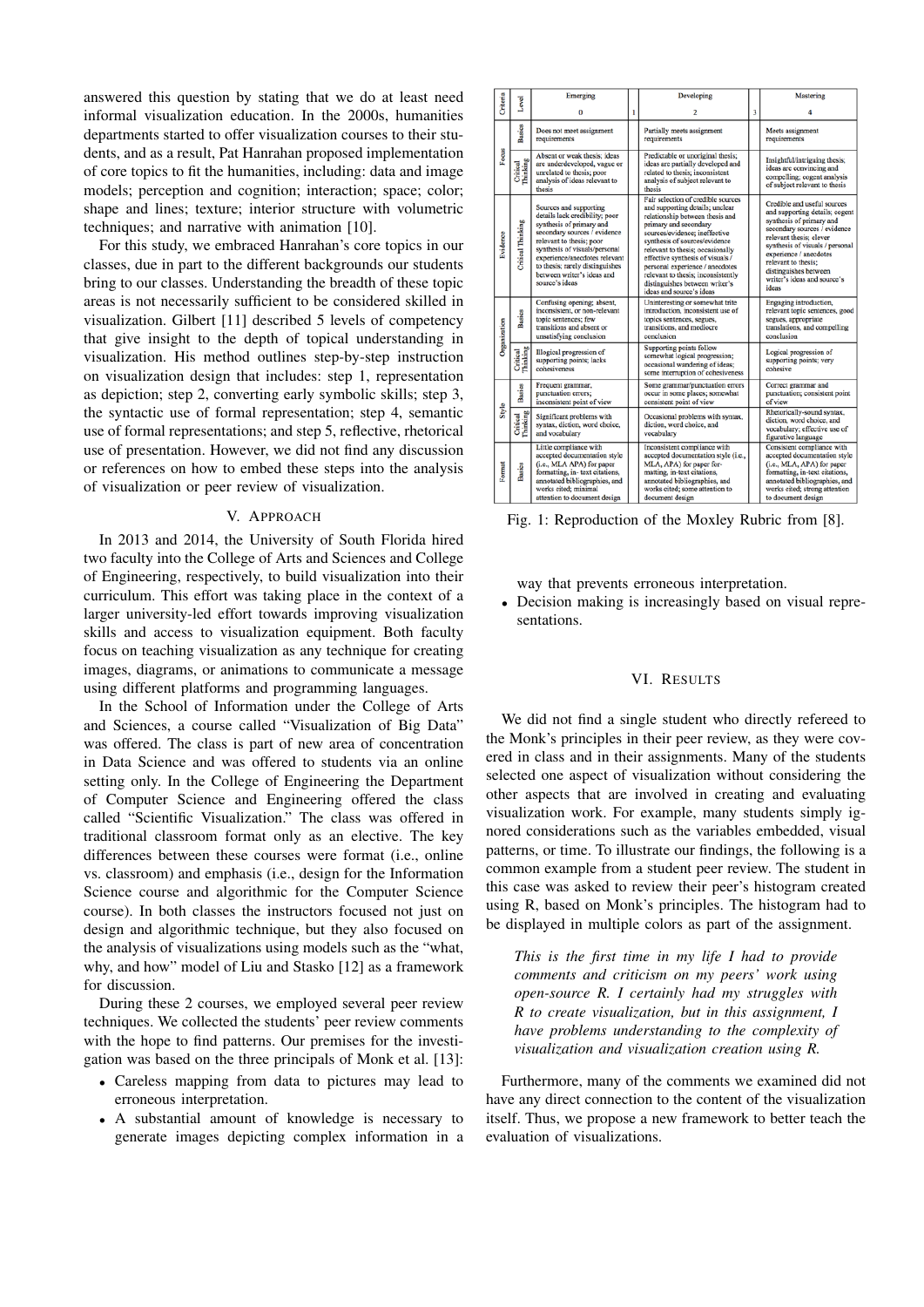## VII. PROPOSED FRAMEWORK

In the field of Writing Studies, researchers have reported on the practice of using generic rubrics to make global claims about writing development. Beaufort [14], Nowacek [15], and Wardle and Roozen [16] have explored how the ability to write well is a skill that can be mastered in one context and then simply carried over to another context. Moxley [8] opposed this approach stating that arguments that make grand claims about student ability based on a handful of rubric scores need to be seriously challenged. Students' scores on one rubric are not necessarily predictive of how they will do when facing alternative genres. To address the limited availability of visualization peer review tools and techniques in the classroom, we propose the following framework adhering to Moxley's recommendation.

## *A. Peer Review Rubric for visualization education*

The basic structure of our rubric is to divide topics into 5 major assessment categories, with each category having sub-assessments. The sub-assessments contain 3 scoring categories affixed to a 5-point scale (though no scale is shown). The category on the left is reserved for poor performance on the assessment, middle for average performance, and right for excellent performance. Each sub-assessment contains a comments box for providing details about the scoring.

For our rubric, the 5 major assessment categories are: algorithm design, interaction design, visual design, design consideration, and visualization narrative. The categories cover the following subjects: The algorithm design category is concerned with algorithm selection and implementation. Interaction design is concerned with how the user interacts with the visualization. Visual design is concerned with the technical aspects of how data are placed in the visualization. Examples include, visual encoding channels, their expressiveness, and their effectiveness. Design consideration focuses on composition and aesthetics aspects of the visualization, such as embellishments. The final category visualization narrative is critical in projects where the story surrounding the visualization is as important as the visualization itself. This category provides a basic framework for assessing whether the visualization supports the story and vice versa.

## *B. Customize Rubric*

We also consider customization of the rubric, so it can be built based upon the content of an assignment or customized to fit the course content. Instructors should take our full template, extract the critical components, and add missing components with respect to their assignment and course content. For example, on a computer science assignment, the rubric provides the ability to remove or reduce the number of components dealing with aesthetics and narrative, while emphasizing those for algorithm. On the other hand, for projects that do not implement an algorithm or those for which the algorithm is not critical may skip this category.

Another aspect in which this rubric can also be customized is to reduce the constraints of the rubric itself. Assuming the critical thinking skills of students, particularly in the

topic of visualization, are weak, the rubric itself can be a tool to help improve those skills. At the beginning of the course, the rubric can be provided that includes all scoring categories to build an analytic framework in the students' minds. As their skills improve, the 5-point scoring scale can be removed, leaving only the comments section behind. Finally, as students begin to perfect their skills, the subassessments can be removed altogether, leaving only the major categories of evaluation. In this way, students will go from highly constrained and guided evaluation to free-form evaluation over the course of a semester.

Finally, we foresee the peer review process appearing much like conference or journal reviews. First, double-blind review helps to reduce the risk of collusion or malicious review. Second, multiple reviews per visualization help to ensure that consensus is built around the evaluation. In addition, each student having to produce multiple reviews helps to reinforce the critical thinking skills. Some of these functionalities are available in learning management systems, such as Canvas.

## VIII. RISKS IN PEER REVIEW

As we implement this framework in our own classrooms, we are keeping an eye out for a couple of key issues. For example, peer review is a compliment to existing educational approaches, but the instructor, as the expert, still needs to provide feedback. Otherwise, some important subtleties may be missed. Second, the risk for collusion or malice are great, even with double-blind reviews. Students talk, and when they talk, they will undoubtedly discover they are evaluating each other's visualizations. Therefore, instructors should take care to randomize peer reviewers, and grades should only be loosely based upon the results of the peer review. It is also important to remember that there is both art and science to design with no single optimal design. Therefore, a peer review may not necessarily be the best mechanism for providing grades. However, peer review naturally supports iterative design improvements [5].

## IX. CONCLUSION

We have presented a new framework for evaluating student visualizations based upon peer review rubric. This rubric has a couple of important aspects. First, it provided students a framework for critical thinking and evaluation of visualizations. Second, it provides a mechanism to help with issues of larger class sizes, while still providing students feedback about their work.

Finally, we do not believe that the rubric as presented will be the final static version. We anticipate it will be a growing and evolving document as community members provide their input and the focus of the visualization community changes. As a result, Appendices A-E represents our proposal for student peer review rubrics based on specific subjects from algorithmic design, interaction design, visual design, design consideration, and visualization narrative. For the full proposed visualization rubric, see Appendix A-E. A LATEXversion of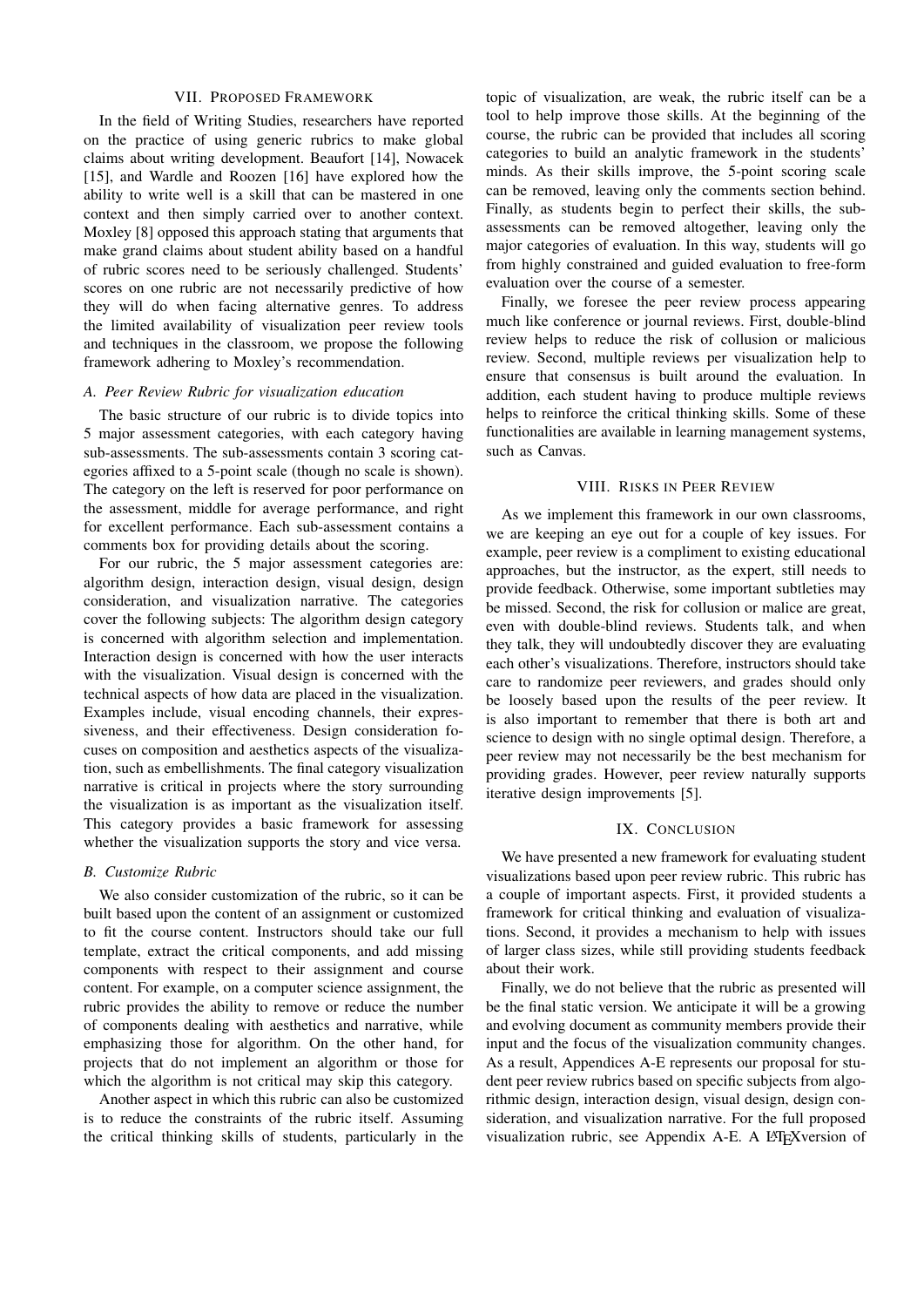the rubric can be cloned/forked at [https://github.](https://github.com/USFDataVisualization/VisPeerReview) [com/USFDataVisualization/VisPeerReview](https://github.com/USFDataVisualization/VisPeerReview).

# APPENDIX

## Appendix A: Algorithmic Design

| Selection of Algorithm - Of the<br>available algorithm options was the best<br>selected? What aspects of this algorithm<br>make it better or worse than the<br>other possible choices? | <b>Below</b><br>п<br>Average        | $\Box$ | □ Average                 | $\Box$ | Above<br>Average                           |
|----------------------------------------------------------------------------------------------------------------------------------------------------------------------------------------|-------------------------------------|--------|---------------------------|--------|--------------------------------------------|
|                                                                                                                                                                                        | Comments:                           |        |                           |        |                                            |
| Correct Implementation - Does the<br>algorithm appear to produce the correct<br>result, given your knowledge of the data?                                                              | $\Box$ No                           | $\Box$ | Minor<br>$\Box$<br>Errors | $\Box$ | Appears<br>$\Box$<br>Correct               |
|                                                                                                                                                                                        | Comments:                           |        |                           |        |                                            |
| Efficient Implementation - Is the<br>performance (speed) of the algorithm what<br>you expected? Is is slower? Is it faster?                                                            | Much<br>$\Box$<br>Slower            | $\Box$ | As<br>□<br>Expected       | $\Box$ | Much<br>Ω<br>Faster                        |
|                                                                                                                                                                                        | Comments:                           |        |                           |        |                                            |
| Featureful Implementation - Does the<br>implementation contain the basic<br>required features or are additional features<br>included?                                                  | Major<br>$\Box$ Features<br>Missing | $\Box$ | As<br>Expected            | $\Box$ | Major<br>$\Box$ Features<br>Added          |
|                                                                                                                                                                                        | Comments:                           |        |                           |        |                                            |
| Datasets Used - Do the datasets provided<br>give enough information to evaluate the<br>correctness, efficiency, and featurefulness<br>of the implementation?                           | Not<br>Useful                       | $\Box$ | As<br>Expected            | $\Box$ | <b>Better</b><br>$\sqcap$ Than<br>Expected |
|                                                                                                                                                                                        | Comments:                           |        |                           |        |                                            |
|                                                                                                                                                                                        |                                     |        |                           |        |                                            |

# Appendix B: Interaction Design

| Interaction Selection - What<br>interaction mechanisms are<br>being used?                                                                                                                                              | $\Box$ Linked Views<br>$\sqcap$ Selection<br>$\Box$ Highlighting |   | $\Box$ Filtering<br>$\Box$ Aggregation<br>$\Box$ Semantic Zoom |  | $\Box$ Geometric Zoom<br>$\Box$ Pan/Translate<br>$\Box$ Rotate |  |  |
|------------------------------------------------------------------------------------------------------------------------------------------------------------------------------------------------------------------------|------------------------------------------------------------------|---|----------------------------------------------------------------|--|----------------------------------------------------------------|--|--|
|                                                                                                                                                                                                                        | Comments:                                                        |   |                                                                |  |                                                                |  |  |
| Interaction Effectiveness - Are<br>the interactions provided highly<br>effective? In other words, does<br>the visualization react in a<br>manner that makes it easy to<br>use or capable of providing rich<br>content? | Missing<br>$\Box$ Key<br><b>Interactions</b>                     | п | $\Box$ Expected                                                |  | <b>Better</b><br>Than<br>Expected                              |  |  |
|                                                                                                                                                                                                                        | Comments:                                                        |   |                                                                |  |                                                                |  |  |

#### Appendix C: Visual Design

| Visual Encodings - What visual channels<br>were used to encode data?                                                                                                                                                                        | $\Box$ Position<br>$\Box$ Depth<br>$\Box$ Angle<br>Comments: | $\Box$ Shape<br>$\Box$ Length | $\Box$ Curvature<br>$\Box$ Area<br>$\sqcap$ Volume<br>Luminance/<br>Ω<br>Saturation |        | $\Box$ Color Hue<br>$\Box$ Texture<br>Motion /<br>□<br>Animation |  |
|---------------------------------------------------------------------------------------------------------------------------------------------------------------------------------------------------------------------------------------------|--------------------------------------------------------------|-------------------------------|-------------------------------------------------------------------------------------|--------|------------------------------------------------------------------|--|
| Intended/Unintended Encodings - Do all<br>of the visual encoding appear to be<br>intended, or were some accidentally<br>created?                                                                                                            | Many<br>Ω<br>Unintended                                      | $\Box$                        | Few<br>Ω<br>Unintended                                                              | $\Box$ | A11<br>$\Box$<br>Intended                                        |  |
|                                                                                                                                                                                                                                             | Comments:                                                    |                               |                                                                                     |        |                                                                  |  |
| Expressiveness of Encodings - Are the<br>visual encodings attached to the correct<br>type of data for that encoding (i.e. are<br>quantitative data attached to quantitative<br>encodings and categorical data to<br>categorical encodings)? | Many<br>Ω<br>Errors                                          | $\Box$                        | Few<br>п<br>Errors                                                                  | о      | Correctly<br>Ω<br>Assigned                                       |  |
|                                                                                                                                                                                                                                             | Comments:                                                    |                               |                                                                                     |        |                                                                  |  |
| Effectiveness of Encodings - Have the<br>maximally effective visual encodings<br>been selected in all cases?                                                                                                                                | Many<br>Ω<br>Ineffective                                     | $\Box$                        | Few<br>□<br>Ineffective                                                             | $\Box$ | Most<br>Ω<br>Effective                                           |  |
| Comments:                                                                                                                                                                                                                                   |                                                              |                               |                                                                                     |        |                                                                  |  |
| Integral vs. Separable (Conjunction) -<br>When visual encodings are mixed, do<br>the combined encodings make the<br>visualization more effective or do they<br>make interpretation more difficult?                                          | Mostly<br>$\Box$<br>Ineffective                              | $\Box$                        | <b>None</b><br>□<br>Used                                                            | Ω      | Highly<br>$\Box$<br>Effective                                    |  |
|                                                                                                                                                                                                                                             | Comments:                                                    |                               |                                                                                     |        |                                                                  |  |
| Effective Use of Color - Is color used<br>in a same fashion? Do the colors chosen<br>and the application of those colors make<br>the visualization effective?                                                                               | Mostly<br>Ω<br>Ineffective                                   | $\Box$                        | None<br>□<br>Used                                                                   | □      | Highly<br>Ω<br>Effective                                         |  |
|                                                                                                                                                                                                                                             | Comments:                                                    |                               |                                                                                     |        |                                                                  |  |
| Color Contrast and Harmony - Do the<br>selected colors properly contrast and<br>harmonize?                                                                                                                                                  | $\Box$ No                                                    | $\Box$                        | No<br>$\sqcap$ Color<br>Used                                                        | Ω      | $\sqcap$ Yes                                                     |  |
|                                                                                                                                                                                                                                             | Comments:                                                    |                               |                                                                                     |        |                                                                  |  |
| Colorblind Safety - Is the visualization<br>colorblind safe? Were redundant visual<br>encodings used?                                                                                                                                       | $\Box$ No<br>Comments:                                       | $\Box$                        | Colorblind<br>$\Box$ Safe<br>Color                                                  | $\Box$ | $\sqcap$ Redundant                                               |  |
|                                                                                                                                                                                                                                             |                                                              |                               |                                                                                     |        |                                                                  |  |

## Appendix D: Design Consideration

| Clear, Detailed, and Thorough<br>Labeling - Is appropriate and<br>complete labeling used throughout<br>or do missing labels require<br>assumptions about the data?               | No<br>п<br>Labels                                                    | $\Box$ | Some<br>$\Box$ Missing<br>Labels                            | $\Box$ | Completely<br>п<br>Labeled                      |  |  |  |
|----------------------------------------------------------------------------------------------------------------------------------------------------------------------------------|----------------------------------------------------------------------|--------|-------------------------------------------------------------|--------|-------------------------------------------------|--|--|--|
|                                                                                                                                                                                  | Comments:                                                            |        |                                                             |        |                                                 |  |  |  |
| Missing Scales - Are scales<br>provided for the data?                                                                                                                            | N <sub>0</sub><br>Ω<br><b>Scales</b>                                 | $\Box$ | <b>Some</b><br>$\Box$ Missing<br><b>Scales</b>              | $\Box$ | AII<br>$\Box$ Scales<br>Present                 |  |  |  |
|                                                                                                                                                                                  | Comments:                                                            |        |                                                             |        |                                                 |  |  |  |
| Missing Legend - Is a legend<br>provided for the data? Does the<br>legend provide useful information?                                                                            | No<br>$\Box$<br>Legend                                               | O      | Incomplete<br>$\Box$<br>Legend                              | $\Box$ | Complete<br>□<br>Legend                         |  |  |  |
|                                                                                                                                                                                  | Comments:                                                            |        |                                                             |        |                                                 |  |  |  |
| Scale Distortion - Is any scale<br>distortion or deception used in<br>the visualization?                                                                                         | <b>Severe</b><br>Ω<br><b>Distortion</b>                              | Ω      | Minor<br>п<br>Distortion                                    | п      | $\Box$ No Distortion                            |  |  |  |
|                                                                                                                                                                                  | Comments:                                                            |        |                                                             |        |                                                 |  |  |  |
| Lie Factor - Is there any lie factor?<br>How extreme is the lie factor?                                                                                                          | Major<br>о<br>Lie                                                    | Ω      | Minor<br>□<br>Lie                                           | $\Box$ | No<br>□<br>Lie                                  |  |  |  |
|                                                                                                                                                                                  | Comments:                                                            |        |                                                             |        |                                                 |  |  |  |
| Data/Ink Ratio - Is the data to ink<br>ratio reasonable? Could it be more<br>efficient?                                                                                          | Way Too<br>u<br>Little /<br>$\Box$ Much Ink                          | $\Box$ | Slightly Too<br>□<br>Little /<br>$\Box$ Much Ink            | $\Box$ | Perfect<br>$\sqcap$ Amount<br>of Ink            |  |  |  |
|                                                                                                                                                                                  | Comments:                                                            |        |                                                             |        |                                                 |  |  |  |
| Chart Junk. Embellishments.<br>Aesthetics - Are appropriate<br>embellishments used? Are the<br>embellishments distracting? Do<br>the embellishments add to<br>the visualization? | □ Way Too Few /<br>Many<br>Ω<br>Embellishments                       | $\Box$ | A Bit Too<br>$\Box$<br>Few /<br>Many<br>Ω<br>Embellishments | Ω      | Perfect<br>$\sqcap$ Number of<br>Embellishments |  |  |  |
|                                                                                                                                                                                  | Comments:                                                            |        |                                                             |        |                                                 |  |  |  |
| Data Density - Has too much data<br>been included in the visualization<br>making interpretation difficult?                                                                       | Too<br>о<br>Sparse                                                   | $\Box$ | $\Box$ Expected                                             | Ω      | Too<br>□<br>Dense                               |  |  |  |
|                                                                                                                                                                                  | Comments:                                                            |        |                                                             |        |                                                 |  |  |  |
| Task Selection - Does the<br>visualization enable appropriate<br>visual analysis tasks for the data<br>type and/or dataset?                                                      | Unclear<br>$\Box$ Task<br>Selection                                  | $\Box$ | Some<br>$\Box$ Tasks<br>Missing                             | $\Box$ | Wide Range<br>$\Box$ of Tasks<br>Support        |  |  |  |
|                                                                                                                                                                                  | Comments:                                                            |        |                                                             |        |                                                 |  |  |  |
| Gestalt Principals - Have Gestalt<br>principals been used to improve<br>analysis?                                                                                                | $\overline{N_{\Omega}}$<br>$\Box$ Gestalt<br>Principals<br>Comments: | $\Box$ | <b>Some</b><br>$\Box$ Gestalt<br>Principals                 | Ω      | Many<br>$\Box$ Gestalt<br>Principals            |  |  |  |
|                                                                                                                                                                                  |                                                                      |        |                                                             |        |                                                 |  |  |  |

## Appendix E: Visualization Narrative

| Description of Visualization - Is<br>a description of the visualization<br>accurate and informative?   | No<br>□<br>Description | п | $\Box$ Incomplete /<br>□ Self-Explanatory      | г | Complete<br>□<br>Description  |
|--------------------------------------------------------------------------------------------------------|------------------------|---|------------------------------------------------|---|-------------------------------|
|                                                                                                        | Comments:              |   |                                                |   |                               |
| Support of Narrative - Does the<br>visualization support the message<br>of the narrative?              | No<br>□<br>Description | п | $\Box$ Incomplete /<br>$\Box$ Self-Explanatory | п | Completely<br>□<br>Supportive |
|                                                                                                        | Comments:              |   |                                                |   |                               |
| Dataset Used - Do the dataset(s)<br>provide enough information and<br>detail to support the narrative? | Not At<br>□<br>All     | п | $\Box$ Partially                               | о | $\Box$ Completely             |
|                                                                                                        | Comments:              |   |                                                |   |                               |

#### **REFERENCES**

- [1] H. Rushmeier, J. Dykes, J. Dill, and P. Yoon, "Revisiting the need for formal education in visualization," *IEEE Computer Graphics and Applications*, vol. 27, no. 6, 2007.
- [2] A. Shamim, V. Balakrishnan, and M. Tahir, "Evaluation of opinion visualization techniques," *Information Visualization*, vol. 14, no. 4, 2014.
- [3] M. J. Eppler, "A comparison between concept maps, mind maps, conceptual diagrams, and visual metaphors as complementary tools for knowledge construction and sharing," *Information visualization*, vol. 5, no. 3, pp. 202–210, 2006.
- [4] N. JD and A. Cañas, "The origins of the concept mapping tool and the continuing evolution of the tool," *Information Visualization*, vol. 5, no. 3, 2006.
- [5] F. Viegas and M. Wattenberg, "Design and redesign in data ´ visualization," March 2015. [Online]. Available: [https://medium.com/](https://medium.com/@hint_fm/design-and-redesign-4ab77206cf9) @hint [fm/design-and-redesign-4ab77206cf9](https://medium.com/@hint_fm/design-and-redesign-4ab77206cf9)
- [6] N. R. Council *et al.*, *How people learn: Brain, mind, experience, and school: Expanded edition*. National Academies Press, 2000.
- [7] R. Spier, "The history of the peer-review process," *TRENDS in Biotechnology*, vol. 20, no. 8, pp. 357–358, 2002.
- [8] J. Moxley, "Big data, learning analytics, and social assessment," *Journal of Writing Assessment*, vol. 6, no. 1, 2013.
- [9] G. Domik, "Do we need formal education in visualization?" *IEEE Computer Graphics and Applications*, vol. 20, no. 4, pp. 16–19, 2000.
- [10] K.-L. Ma, "Teaching visualization," *ACM Siggraph Computer Graphics*, vol. 39, no. 1, pp. 4–5, 2005.
- [11] J. K. Gilbert, "Visualization: An emergent field of practice and enquiry in science education," *Visualization: Theory and practice in science education*, pp. 3–24, 2008.